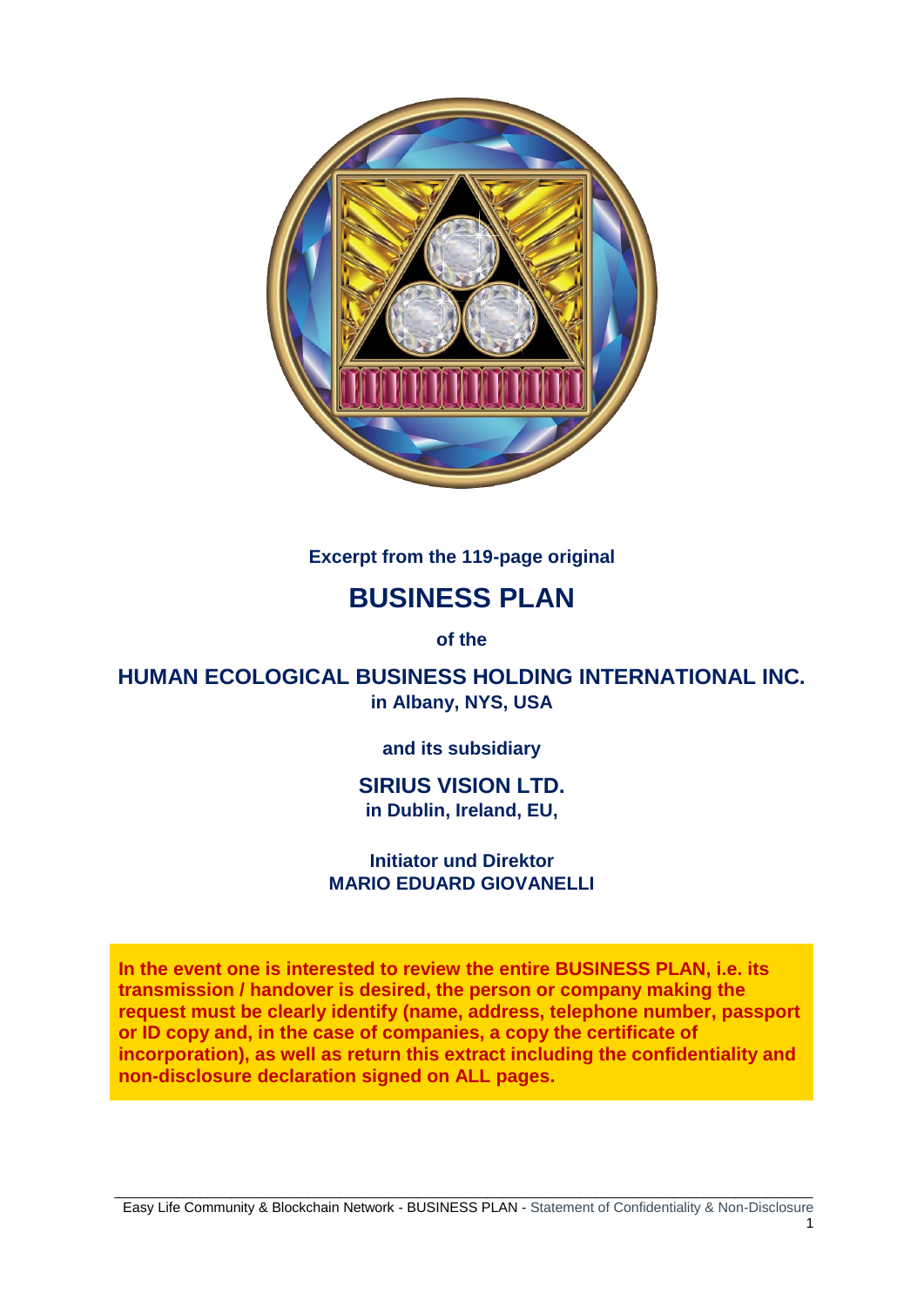# **Statement of Confidentiality & Non-Disclosure**

**The complete content of the 119-page business plan of the Easy Life Community & Blockchain Network,** operated by **Sirius Vision Limited** in Dublin, Ireland, EU, a subsidiary of **Human Ecological Business Holding International Inc.** in Albany, New York State, USA and fully owned by the initiator, **Mario Eduard Giovanelli, Enzersfeld, Austria, EU,** as well as presented, shown and to sign additionally in the attached excerpt (title, content, assets, revenue and gross profit tables) **contains proprietary and confidential information.** All data submitted to

\_\_\_\_\_\_\_\_\_\_\_\_\_\_\_\_\_\_\_\_\_\_\_\_\_\_\_\_\_\_\_\_\_\_\_\_\_\_\_\_\_\_\_\_\_\_\_\_\_\_\_\_\_\_\_\_\_\_\_\_\_\_\_\_\_\_,

represented by

is provided in reliance upon its consent not to use or disclose any information contained herein except in the context of its business dealings with Easy Life Community & Blockchain Network, Human Ecological Business Holding International Inc. and Sirius Vision Limited, represented by Mister Mario Eduard Giovanelli. The recipient of this document agrees to inform its present and future employees and partners who view or have access to the document's content of its confidential nature.

The recipient agrees to instruct each employee and involved partner that they must not disclose any information concerning this document to others except to the extent that such matters are generally known to, and are available for use by, the public.

The recipient also agrees not to duplicate or distribute or permit others to duplicate or distribute any material contained herein without Easy Life Community & Blockchain Network's, Human Ecological Business Holding International Inc.'s and Sirius Vision Limited's, respectively Mister Mario Eduard Giovanelli's express written consent.

Easy Life Community & Blockchain Network, Human Ecological Business Holding International Inc. and Sirius Vision Limited, respectively Mister Mario Eduard Giovanelli retains all title, ownership and intellectual property rights to the material and trademarks contained herein, including all supporting documentation, files, marketing material, and multimedia

## **BY ACCEPTANCE OF THIS DOCUMENT, THE RECIPIENT AGREES TO BE BOUND BY THE AFOREMENTIONED STATEMENT.**

 $\overline{\phantom{a}}$  , and the contribution of the contribution of  $\overline{\phantom{a}}$  , and  $\overline{\phantom{a}}$  , and  $\overline{\phantom{a}}$  , and  $\overline{\phantom{a}}$  , and  $\overline{\phantom{a}}$  , and  $\overline{\phantom{a}}$  , and  $\overline{\phantom{a}}$  , and  $\overline{\phantom{a}}$  , and  $\overline{\phantom{a}}$  , and

\_\_\_\_\_\_\_\_\_\_\_\_\_\_\_\_\_\_\_\_\_\_\_\_\_\_\_\_\_\_\_\_

Signature Name (typed or printed)

Date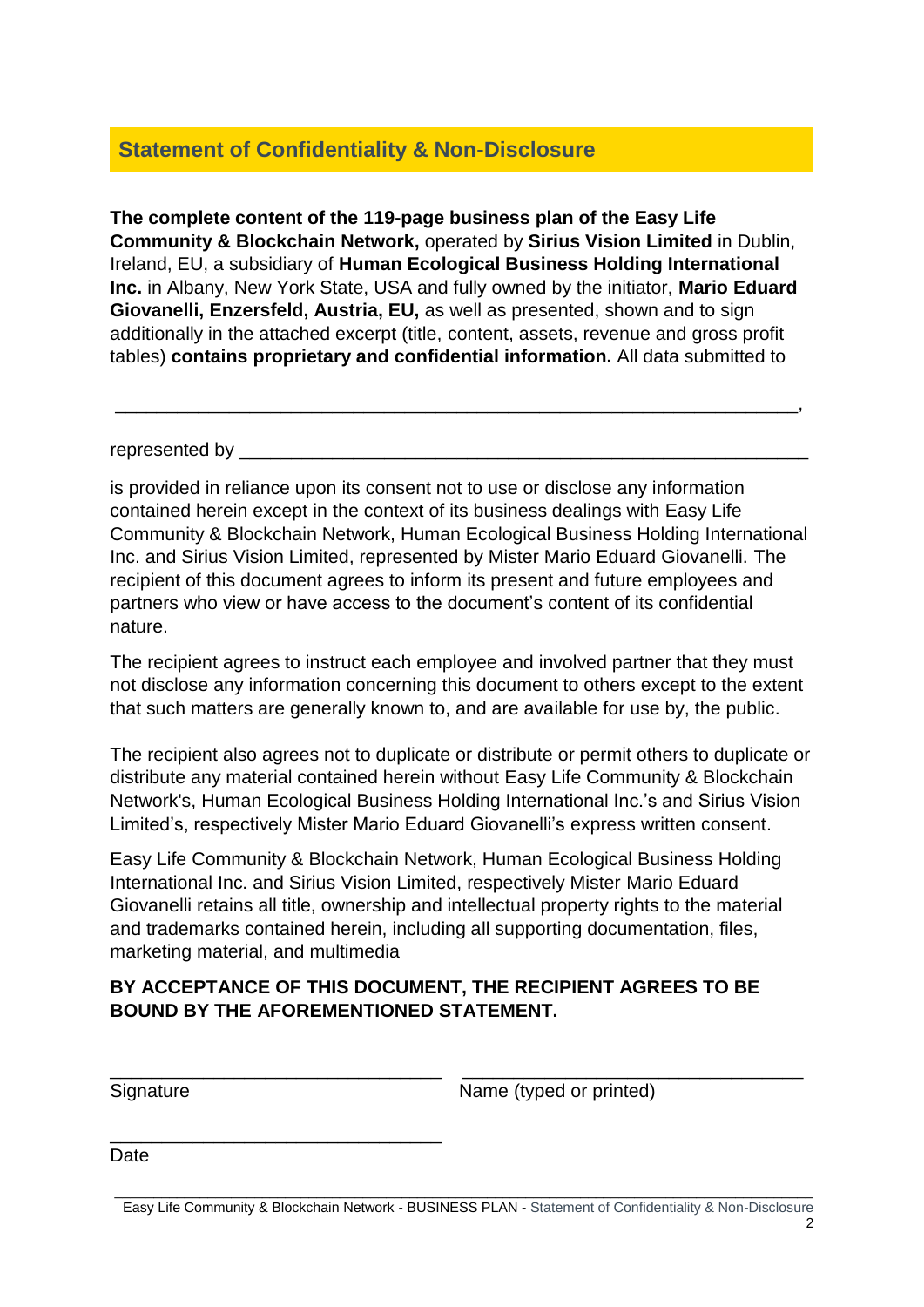

**EASY LIFE COMMUNITY & BLOCKCHAIN NETWORK https://easylife.community | https://global.easylife.community**

**Human Ecological Business Holding International Inc. & Sirius Vision Limited**

# BUSINESS PLAI

#### **December, 2020 Latest update, February 2021**

Mario Eduard Giovanelli *Initiator, Director*

Wiener Landstrasse 9 Michelndorf, 3452, Austria

+43 664 418 76 00 contact@marioeduardgiovanelli.com mario.e.giovanelli@gmail.com Skype: marioeduardgiovanelli

**© 2020/21 ongoing Sole intellectual property of Mister Mario Eduard Giovanelli, Austria. Any copy prohibited and legally prosecuted**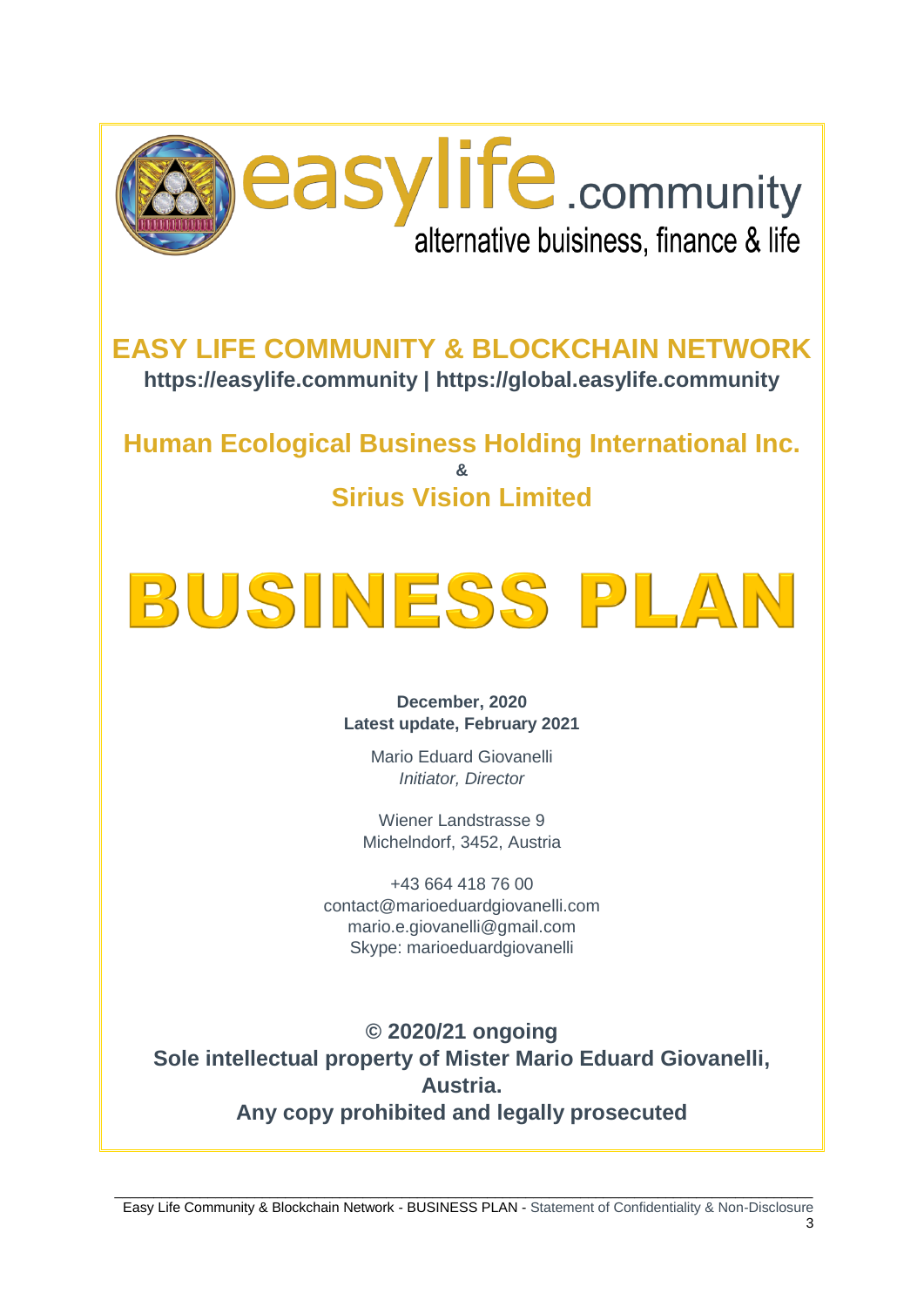**The following excerpt from our business plan, pages 3 and 4 here, corresponds to a SIMPLIFIED AND SHORTENED** 

# **PROJECT SUMMARY**

Before you read on, take 2 minutes and imagine the following:

#### IMAGINE

• **a new, globally operating, central organization/company** (similar to a World Bank)\*) **with a new globally valid medium of exchange** (similar to a global currency) \*)**, that is completely independent of sovereigns and price fluctuations in it self, at the rate of multiple times the total world capital added of all currencies globally traded**

*\*) In order to comply with the current financial and banking legislations, we expressly state that the above term "World Bank" and "global currency" have been used for the sake of greater understanding only. Fact is: we offer a globally applicable complementary medium of exchange manged centrally.*

*Furthermore: we are definitely not talking about one more simple cryptocurrency for crowdfunding (ICO / ITO) or similiar purposes;*

- **this currency will be used by everyone,** both individuals (consumers) and entrepreneurs / companies (producers and traders);
- in addition to the security from financial crashes, **all users of this new, globally valid medium of exchange will, completely automatically and without any effort and costs, receive a monthly unconditional basic income of about 3,000 U.S. Dollars - month after month**;
- **all users of this medium of exchange will also fully automatically get back the full pruchase prices or investments in annually increasing installments**, no matter when, where and what they shop or invest and how high the price or the investment will be;

this all is combined with

o a global social community like Facebook where 35% (fthirdy-five percent) of the advertising revenue is automatically shared among all users and where users are automatically rewarded several times for friendship invitations *[What do you think, how many of the billions of social media users will stay with their community when they find out that we offer the same features, but also participation in the success they bring?]*,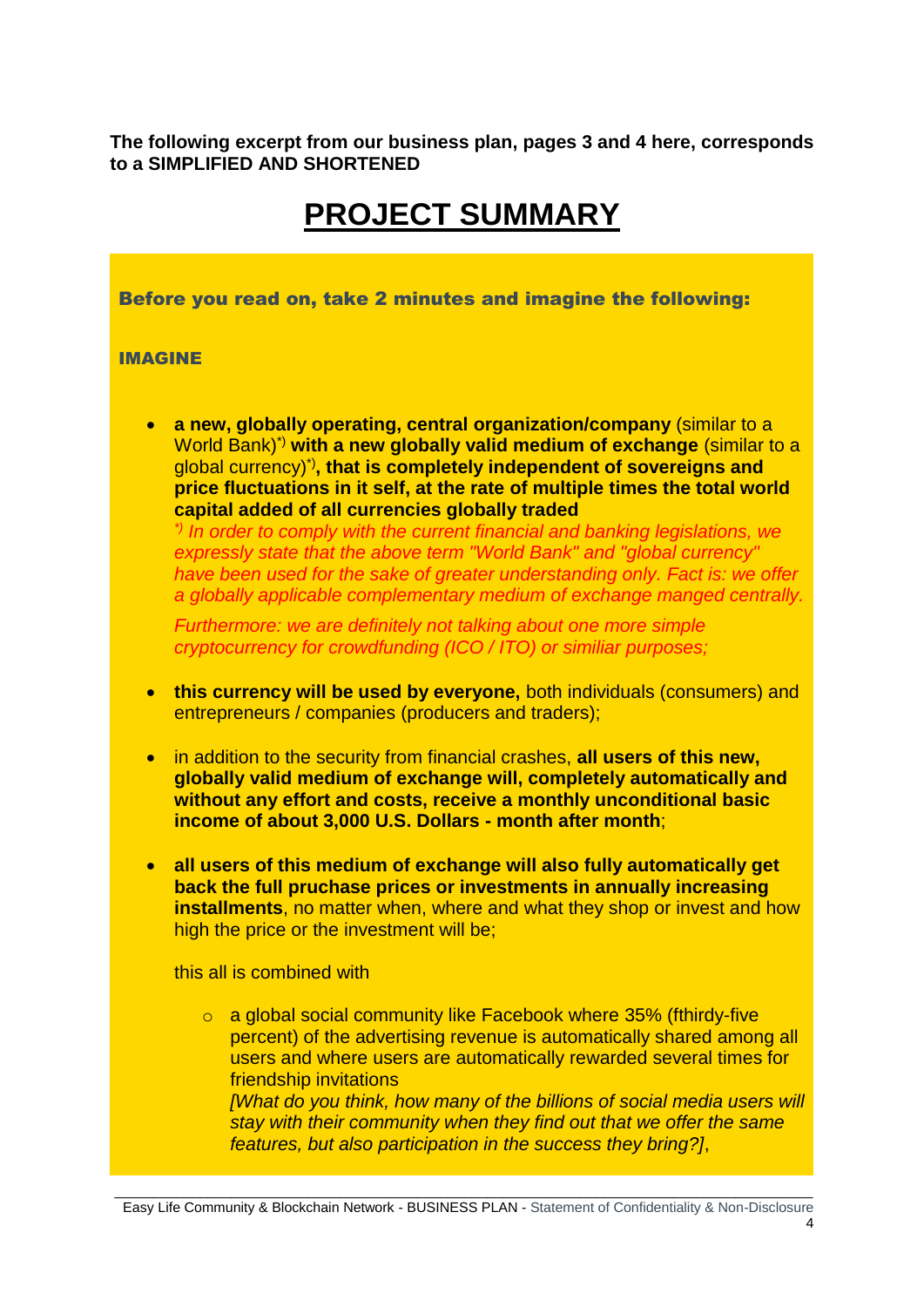o a global online store like Amazon or Alibaba partly based on our own proprietary medium of exchange and fiat currencies *[What do you think, how many online customers will still shop at other stores once they know that they can get back the purchase price at our store?]*,

 $\circ$  a global multi-vendor store where all companies can offer their products and services partly or fully via our proprietary medium of exchange and benefit from our purchase price refund without having to pay a single sent for it *[What do you think, how many smart companies will take advantage of this tremendous and free sales promotion, the de facto free purchase of their products and services, and become our partners?]*,

- o a single, globally active all-in-one Internet platform that not only provides all the usual online services, e.g. live shopping shows, targeted advertising and more for free, but also access to all major new blockchain-based developments and services at one single URL *[What do you think, how many Internet users will appreciate having access to the best and most modern offers including crypto exchange, brokerage and more at one URL instead of countless sites and bookmarks?]*;
- **this company will in the future be equipped with its own universal bank, own funds and an own stock exchange and globally marketed through multiple, different promotions and events, each of which is profitable on its own** (not only does it cost nothing, it even makes a profit).

And now imagine you are a partner who co-initiated this business and benefit from it.

# Do you recognize the potential?

Signature Date

\_\_\_\_\_\_\_\_\_\_\_\_\_\_\_\_\_\_\_\_\_\_\_\_\_\_\_\_\_\_\_\_ \_\_\_\_\_\_\_\_\_\_\_\_\_\_\_\_\_\_\_\_\_\_\_\_\_\_\_\_\_\_\_\_\_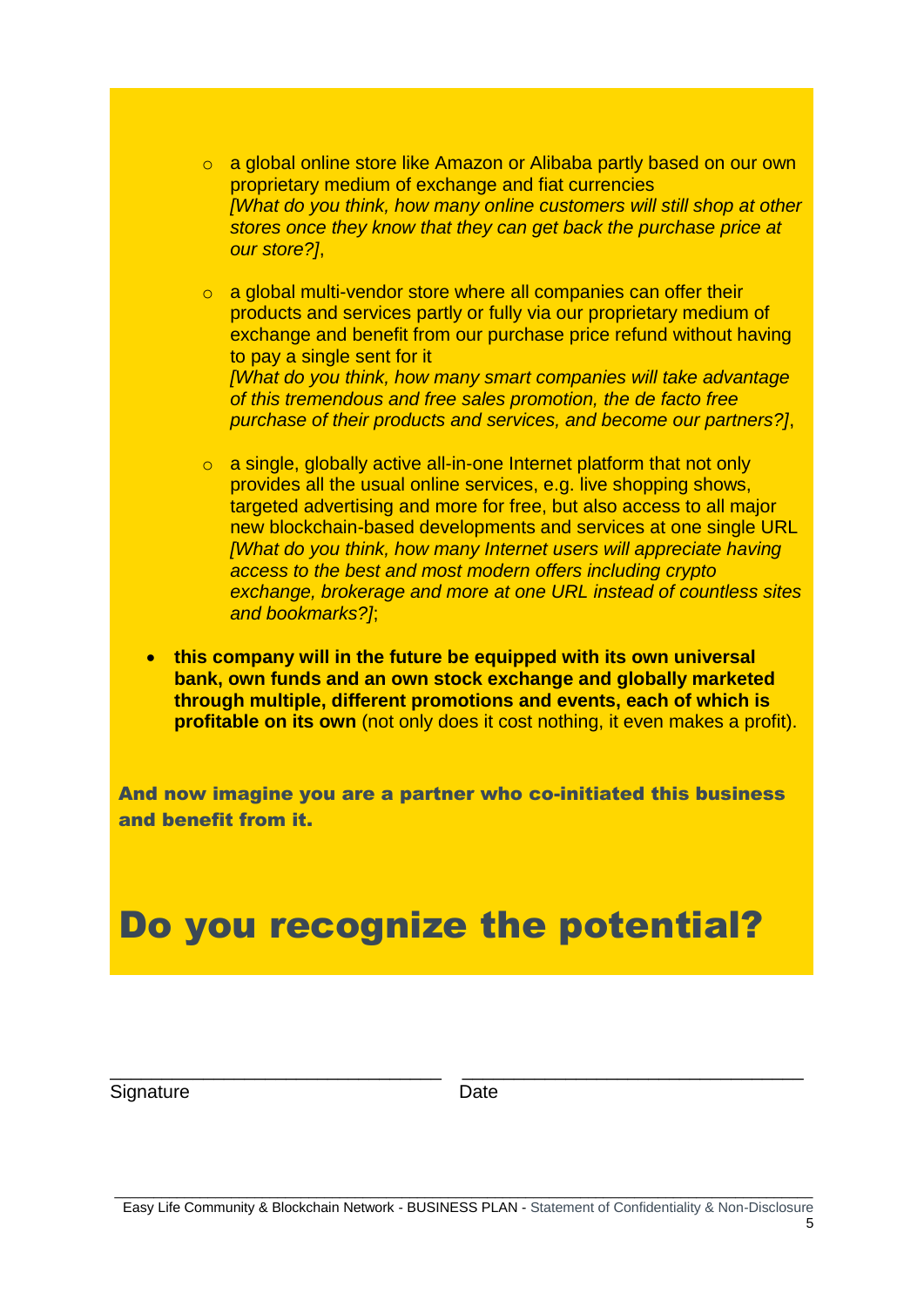**The following excerpt from our business plan, page 5 here, corresponds to a SIMPLIFIED AND SHORTENED** 

# **STARTUP SUMMARY**

# **11. Start-up Summary**

Easy Life Community & Blockchain Network has already started. On December 1<sup>st</sup>, 2020, the community platform, the blockchain & cryptocurrency, thus also the automatically monthly payment of the unconditional basic income was officially released.

**Costs, especially for the development of the site, as well as all other expenses for company incorporations, legal advice, offices, etc., were borne by the initiator, Mr. Mario Eduard Giovanelli.**

## **11.1. Previous Expenses / Private Investments**

Due to the fact that the costs were financed from the initiator's petty cash (his personal savings), the following information corresponds to approximate figures rounded downwards. Definitely assume that the actual investment is far higher than listed below.

| Factor                                                                                                                                           | Approx.<br>Expenses /<br>Investment<br>in US\$ |  |
|--------------------------------------------------------------------------------------------------------------------------------------------------|------------------------------------------------|--|
| Formation of the companies including the costs for consultants,<br>advisors, agents and more                                                     |                                                |  |
| USA: HEBHI – Human Ecological Business Holding International Inc.<br><b>IE: Sirius Vision Limited</b>                                            | 3,000.00<br>2,000.00                           |  |
| (Virtual) offices, Phone numbers, Mail forwarding services, etc. for the<br>complete development period of 2 1/2 years and ongoing (USA, IE, and |                                                |  |
| Austria)                                                                                                                                         | 25,000.00                                      |  |
| <b>US Web Server</b>                                                                                                                             | 12,000.00                                      |  |
| Software (Server and Site)                                                                                                                       | 15,000.00                                      |  |
| Web development (US & Indian professionals)                                                                                                      | 220,000.00                                     |  |
| Own workload of the initiator over the development period of 30 months<br>[conceptual developments, site contents (texts and graphics),          |                                                |  |
| translations, etc.] of about 4,800 hours                                                                                                         | 190,000.00                                     |  |
| Different expenses (telephone, Internet, meetings, travel, hotels,                                                                               |                                                |  |
| documentation material, social media, etc.                                                                                                       | 30,000.00                                      |  |
| Total approximately previous expenses until February 28th, 2021                                                                                  | 497,000.00                                     |  |

Previous expenses (borne by the initiator, Mr. Mario Eduard Giovanelli):

Signature Date

\_\_\_\_\_\_\_\_\_\_\_\_\_\_\_\_\_\_\_\_\_\_\_\_\_\_\_\_\_\_\_\_ \_\_\_\_\_\_\_\_\_\_\_\_\_\_\_\_\_\_\_\_\_\_\_\_\_\_\_\_\_\_\_\_\_

\_\_\_\_\_\_\_\_\_\_\_\_\_\_\_\_\_\_\_\_\_\_\_\_\_\_\_\_\_\_\_\_\_\_\_\_\_\_\_\_\_\_\_\_\_\_\_\_\_\_\_\_\_\_\_\_\_\_\_\_\_\_\_\_\_\_\_\_\_\_\_\_\_\_\_\_\_\_\_\_\_\_\_\_\_\_\_\_\_\_ Easy Life Community & Blockchain Network - BUSINESS PLAN - Statement of Confidentiality & Non-Disclosure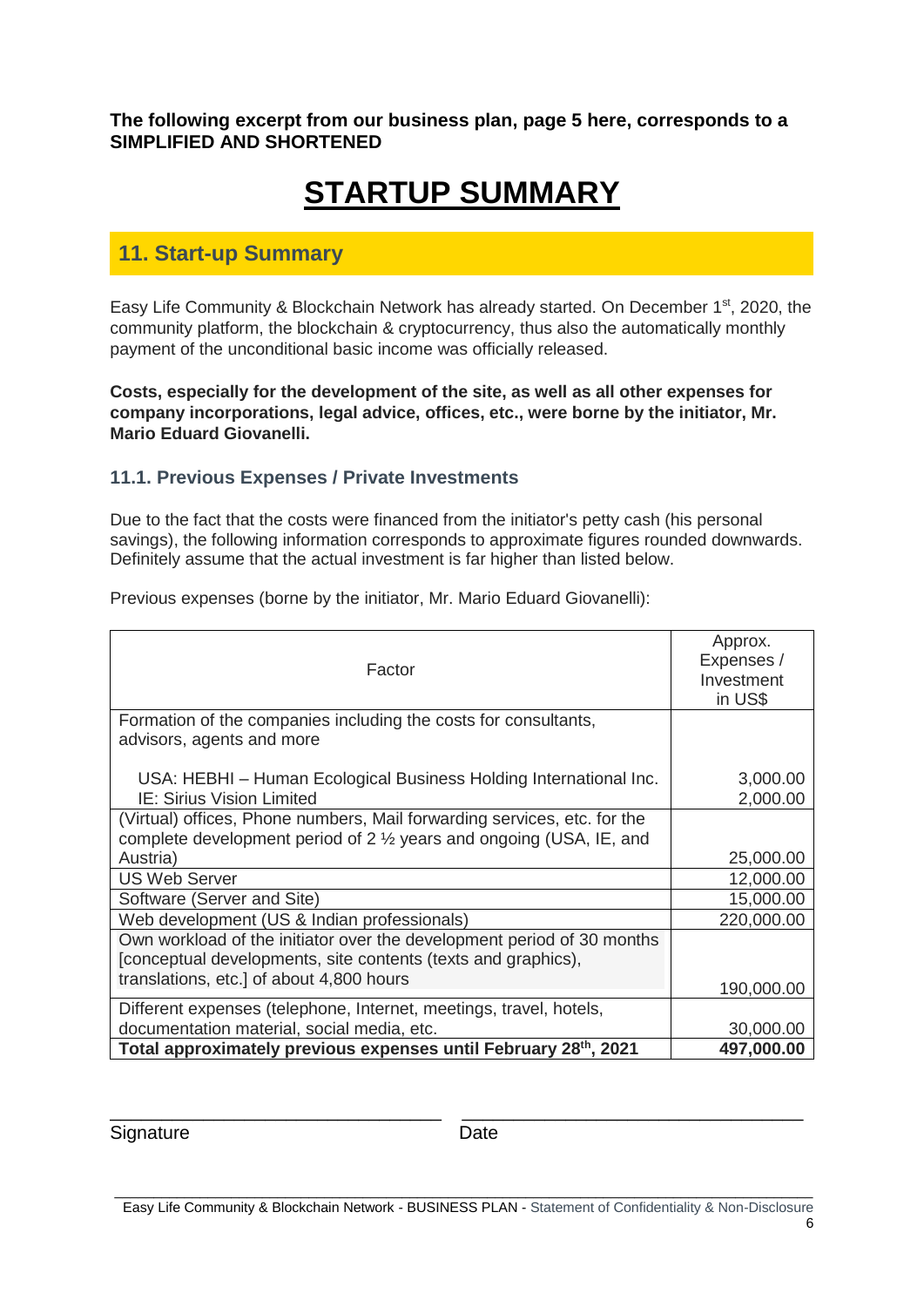**The following excerpt from our business plan, pages 6 here, corresponds to a SIMPLIFIED AND SHORTENED** 

# **VALUE ESTIMATION OF ELC**

**WITHOUT ADDING THE VALUE OF OUR OWN CRYPTOCURRENCY "GLOBAL" OF 900 BILLION COINS EACH WITH THE VALUE OF ONE GRAM OF GOLD IN TOTAL AS OF APRIL 3, 2021 AND ACCORDING OUR IMPLEMENTED AUTOMATIC "5% STOPP LOSS ORDER" FROM THE LAST MAXIMUM AROUND 53.58 TRILLION US DOLLAR**

**The total of the fair, serious and secure estimated value of ELC - for the time being - is about forty-five million two hundred and fifty thousand US dollars (\$45,250,000.00).**

| Factor                                                                     | Approx. costs<br>in US\$ |
|----------------------------------------------------------------------------|--------------------------|
| The capital available to the initiator, Mr. Mario Eduard Giovanelli, which | Up to                    |
| can and will be funded at any time                                         | 250,000.00               |
| The total of the fair, serious and secure estimated value of ELC           |                          |
| (for the time being: March 2017):                                          |                          |
| The value of the complete commercial package of ELC                        | 5,000,000.00             |
| The value of our own exchange platform including all features              | 5,000,000.00             |
| The extremely high ideological value due to the rapid spread               |                          |
| expectation based on the participation in the advertising revenue,         |                          |
| purchase price refunds and more                                            | 5,000,000.00             |
| ADDITIONAL HIGH VALUES, REVENUE, AND POPULARITY FACTORS                    |                          |
| The "Billion Dollar Brain Game World Championship"                         | 10,000,000.00            |
| A complete and comprehensive online casino package for various             |                          |
| product or service raffles.                                                | 10,000,000.00            |
| The endlessly expandable "Walk-Through 3D Online Shop"                     | 10,000,000.00            |
|                                                                            | Up to                    |
| <b>Approximate total assets</b>                                            | 45,250,000.00            |
|                                                                            | and more                 |



#### Signature Date

\_\_\_\_\_\_\_\_\_\_\_\_\_\_\_\_\_\_\_\_\_\_\_\_\_\_\_\_\_\_\_\_\_\_\_\_\_\_\_\_\_\_\_\_\_\_\_\_\_\_\_\_\_\_\_\_\_\_\_\_\_\_\_\_\_\_\_\_\_\_\_\_\_\_\_\_\_\_\_\_\_\_\_\_\_\_\_\_\_\_ Easy Life Community & Blockchain Network - BUSINESS PLAN - Statement of Confidentiality & Non-Disclosure

 $\overline{\phantom{a}}$  , and the contribution of the contribution of  $\overline{\phantom{a}}$  , and  $\overline{\phantom{a}}$  , and  $\overline{\phantom{a}}$  , and  $\overline{\phantom{a}}$  , and  $\overline{\phantom{a}}$  , and  $\overline{\phantom{a}}$  , and  $\overline{\phantom{a}}$  , and  $\overline{\phantom{a}}$  , and  $\overline{\phantom{a}}$  , and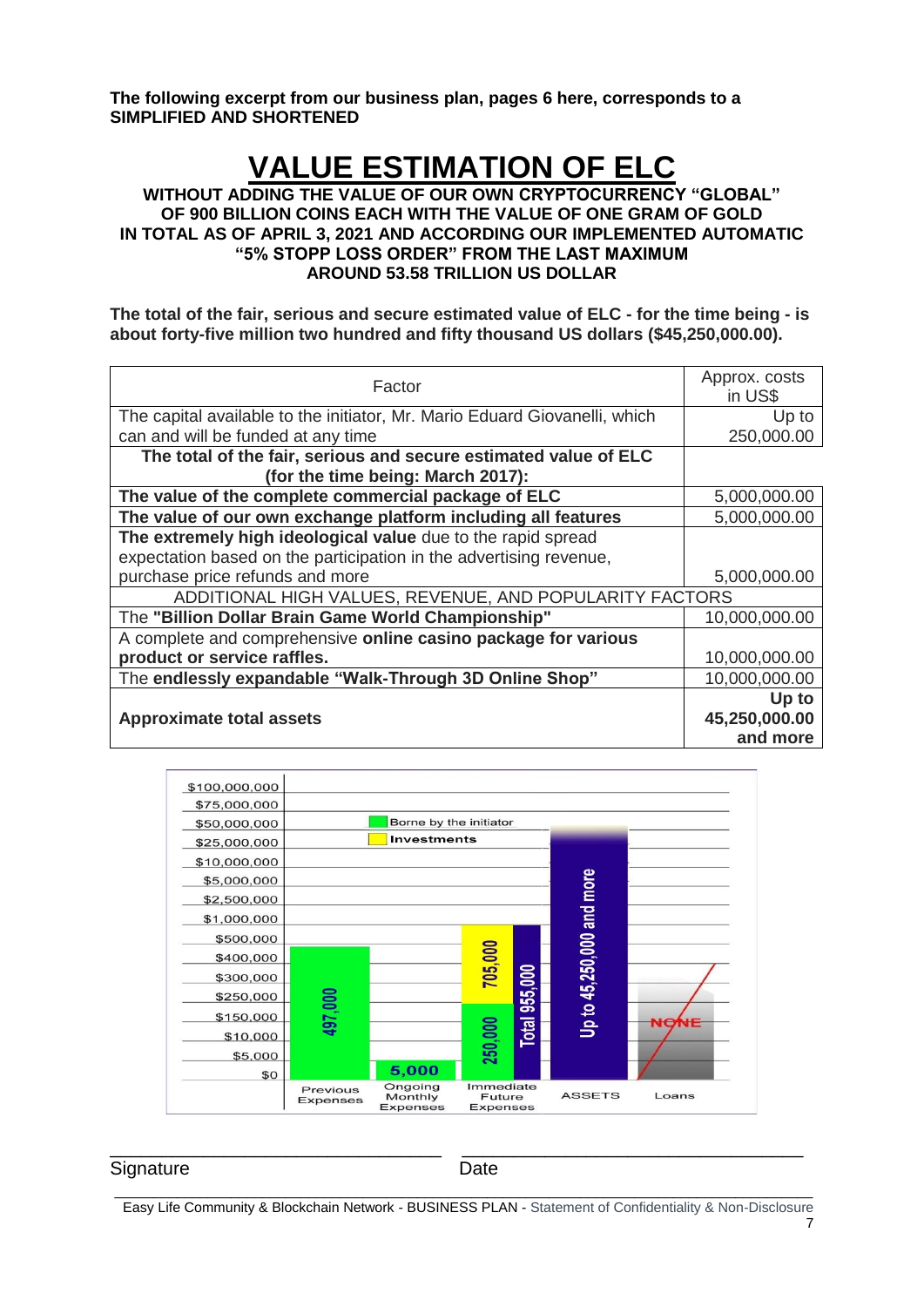# **13.2.5. Total revenue during the first three financial years (all rounded)**

| <b>Years</b>                                                                               | 1. Year                  |       |       | 2. Year |        |       |       | 3. Year |       |       |       |       |
|--------------------------------------------------------------------------------------------|--------------------------|-------|-------|---------|--------|-------|-------|---------|-------|-------|-------|-------|
| Quarters                                                                                   | 1/1                      | 1/2   | 1/3   | 1/4     | 2/1    | 2/2   | 2/3   | 2/4     | 3/1   | 3/2   | 3/3   | 3/4   |
| Advertising<br>revenue by<br>non-<br>members<br>in millions                                | $\overline{\phantom{m}}$ | 26    | 56    | 68      | 96     | 96    | 96    | 96      | 146   | 146   | 146   | 146   |
| Revenue<br>from<br><b>Business</b><br><b>PREMIUM</b><br>Member<br>fees<br>in millions      | $\overline{\phantom{m}}$ | 6.37  | 6.12  | 2.18    | 3.8    | 3.8   | 4.45  | 3.3     | 4.3   | 3.7   | 4.58  | 3.69  |
| Average<br>revenue of<br>the Live<br>Shopping<br>Show by<br>non-<br>members in<br>millions | -                        |       | 9.72  | 9.72    | 9.72   | 9.72  | 9.72  | 9.72    | 9.72  | 9.72  | 9.72  | 9.72  |
| Revenue<br>from the<br>product and<br>service<br>sales<br>in millions                      | $\overline{a}$           | 800   | 1,568 | 1,920   | 2,400  | 2,880 | 3,440 | 3,856   | 4,400 | 4,864 | 5,440 | 5,904 |
| Revenue<br>from the<br>blockchain<br>service in<br>millions                                | ÷,                       |       |       |         | 2.475  | 2.475 | 2.475 | 2.475   | 4.625 | 4.625 | 4.625 | 4.625 |
| Revenue<br>from the<br>brain game<br>in millions                                           |                          |       |       |         | 739    | 71.5  | 58    | 70      | 80.5  | 91    | 80.5  | 83.5  |
| <b>Total</b><br>revenue of<br><b>ELC</b><br>in millions<br>(again<br>rounded)              |                          | 832.4 | 1,640 | 2,000   | 3,251  | 3,064 | 3,611 | 4,037   | 4,645 | 5,119 | 5,685 | 6,512 |
|                                                                                            | 4,472                    |       |       |         | 13,963 |       |       | 21,961  |       |       |       |       |

Signature Date

\_\_\_\_\_\_\_\_\_\_\_\_\_\_\_\_\_\_\_\_\_\_\_\_\_\_\_\_\_\_\_\_\_\_\_\_\_\_\_\_\_\_\_\_\_\_\_\_\_\_\_\_\_\_\_\_\_\_\_\_\_\_\_\_\_\_\_\_\_\_\_\_\_\_\_\_\_\_\_\_\_\_\_\_\_\_\_\_\_\_ Easy Life Community & Blockchain Network - BUSINESS PLAN - Statement of Confidentiality & Non-Disclosure

\_\_\_\_\_\_\_\_\_\_\_\_\_\_\_\_\_\_\_\_\_\_\_\_\_\_\_\_\_\_\_\_ \_\_\_\_\_\_\_\_\_\_\_\_\_\_\_\_\_\_\_\_\_\_\_\_\_\_\_\_\_\_\_\_\_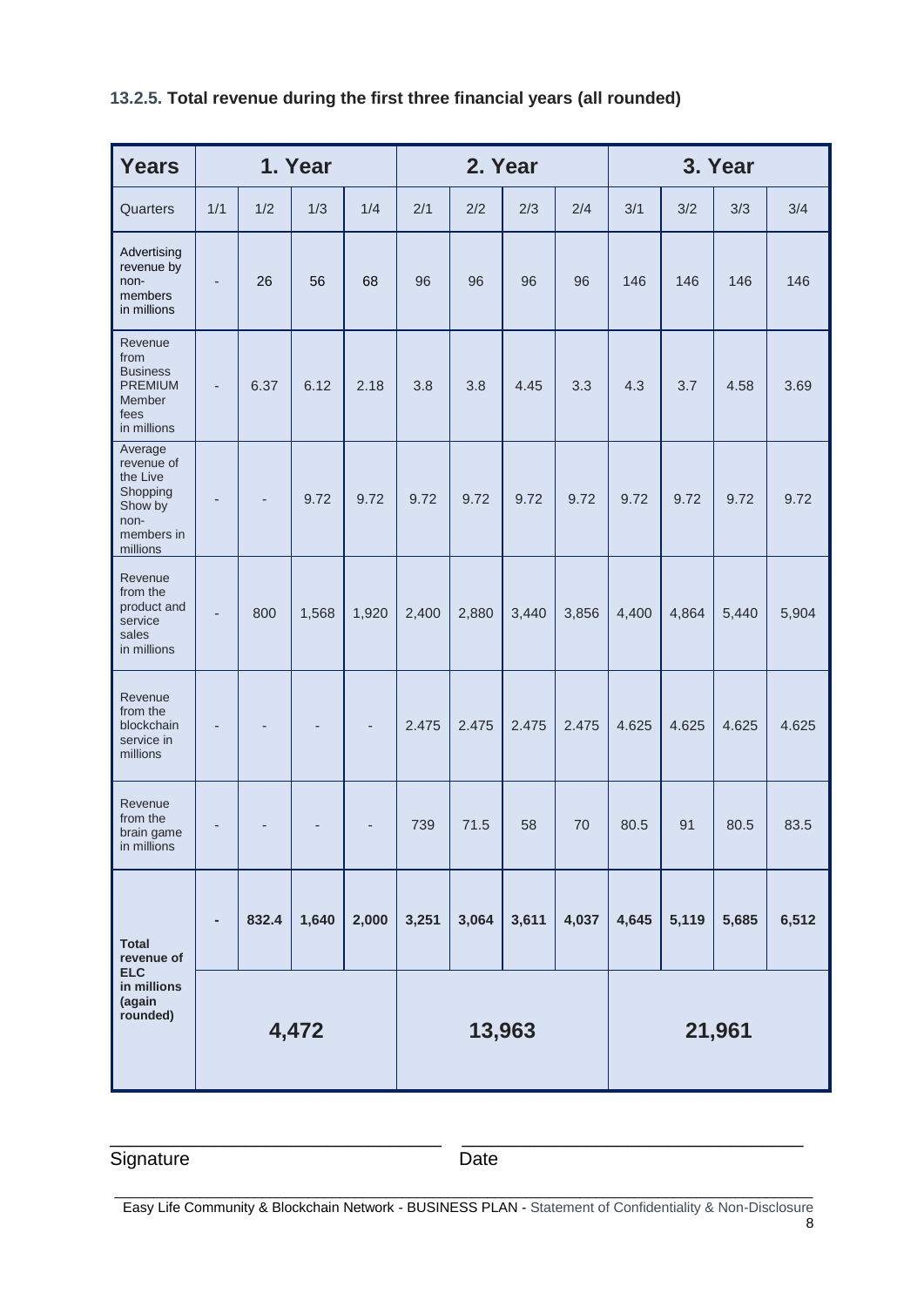### **5-year gross profit calculation based on constant percental revenue growth and regular expenses in million US dollars**

|                                  |       |       |       |        | 19,152 |
|----------------------------------|-------|-------|-------|--------|--------|
| Total revenue in million dollars |       |       |       | 12,768 |        |
|                                  |       |       | 8,512 |        |        |
|                                  |       |       |       |        |        |
|                                  |       | 5,380 |       |        |        |
|                                  |       |       |       |        |        |
|                                  | 1,699 |       |       |        |        |
| Year                             |       |       | 3     |        | 5      |

## **Projected Profit (Chart)**



## **Break-even Analysis in Terms of regular Revenue and Expenses**



\_\_\_\_\_\_\_\_\_\_\_\_\_\_\_\_\_\_\_\_\_\_\_\_\_\_\_\_\_\_\_\_ \_\_\_\_\_\_\_\_\_\_\_\_\_\_\_\_\_\_\_\_\_\_\_\_\_\_\_\_\_\_\_\_\_ Signature Date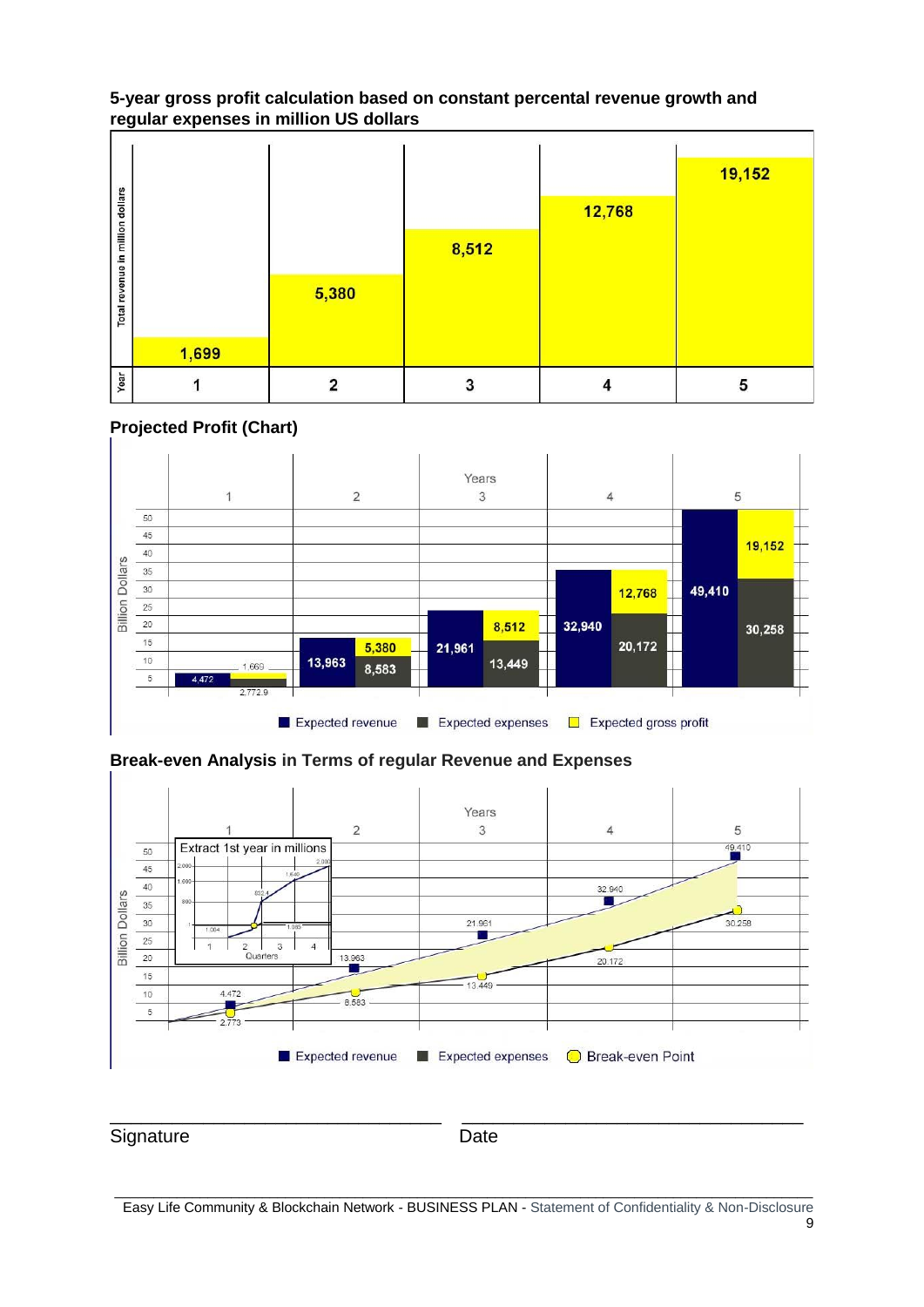# **Table of Contents – of the original complete BUSINESS PLAN**

| Statement of Confidentiality & Non-Disclosure                    | $\overline{2}$                                 |
|------------------------------------------------------------------|------------------------------------------------|
| <b>Our Guiding Principles</b>                                    | $\overline{3}$<br><b>Important - Must Read</b> |
| <b>Important Explanations - Preliminary Information</b>          | <b>Important - Must Read</b><br>$\overline{4}$ |
| Before you read on, take 2 minutes and imagine the<br>following: | $\overline{\mathbf{z}}$                        |
| <b>BUSINESS OVERVIEW</b>                                         | 9                                              |
| <b>1. Initiators Introduction</b>                                | 10                                             |
| 2. Global Problems & Our Solutions                               | 11                                             |
| 3. The EASY LIFE COMMUNITY & BLOCKCHAIN NETWORK                  | 13                                             |
| 3.1. Mission                                                     | 14                                             |
| 3.2. Long-term Vision                                            | 14                                             |
| 3.3. Keys to Success                                             | 14                                             |
| 3.4. Services & Products                                         | 15                                             |
| 3.6. Member Types                                                | 15                                             |
| 3.7. How to become a successful Member of ELC                    | 16                                             |
| 3.8. Additional Emoluments of a Member                           | 17                                             |
| 3.9. Member Permissions                                          | 18                                             |
| 3.10. The "Purchase Price Refund" Program                        | 21                                             |
| 3.11. Products                                                   | 27                                             |
| 3.12. Products and Services of Business Partners                 | 27                                             |
| 3.13. Products and Services offered by ELC                       | 28                                             |
| 4. Companies                                                     | 28                                             |
| 5. Most Important Team Members                                   | 32                                             |
| <b>6. Public Web Sites</b>                                       | 34                                             |
| 7. Our Blockchain and Cryptocurrency                             | 35                                             |
| <b>BUSINESS DETAILS</b>                                          | 36                                             |
| 8. Marketing Plan                                                | 37                                             |
| 8.1. Market Research                                             | 37                                             |
| 8.2. Targeted Customer                                           | 41                                             |
| 8.2.1. Spending's of Private Customers when Shopping Online      | 41                                             |
| 8.2.2. Expenditures of Companies for Online Advertising          | 41                                             |
| 8.2.3. Key Competitors                                           | 43                                             |
| 8.3. How we will Market                                          | 44                                             |
| 8.4. Promotional Budget                                          | 44                                             |
|                                                                  |                                                |
| 9. Operational Plan                                              | 45                                             |
| 9.1. Locations                                                   | 45                                             |